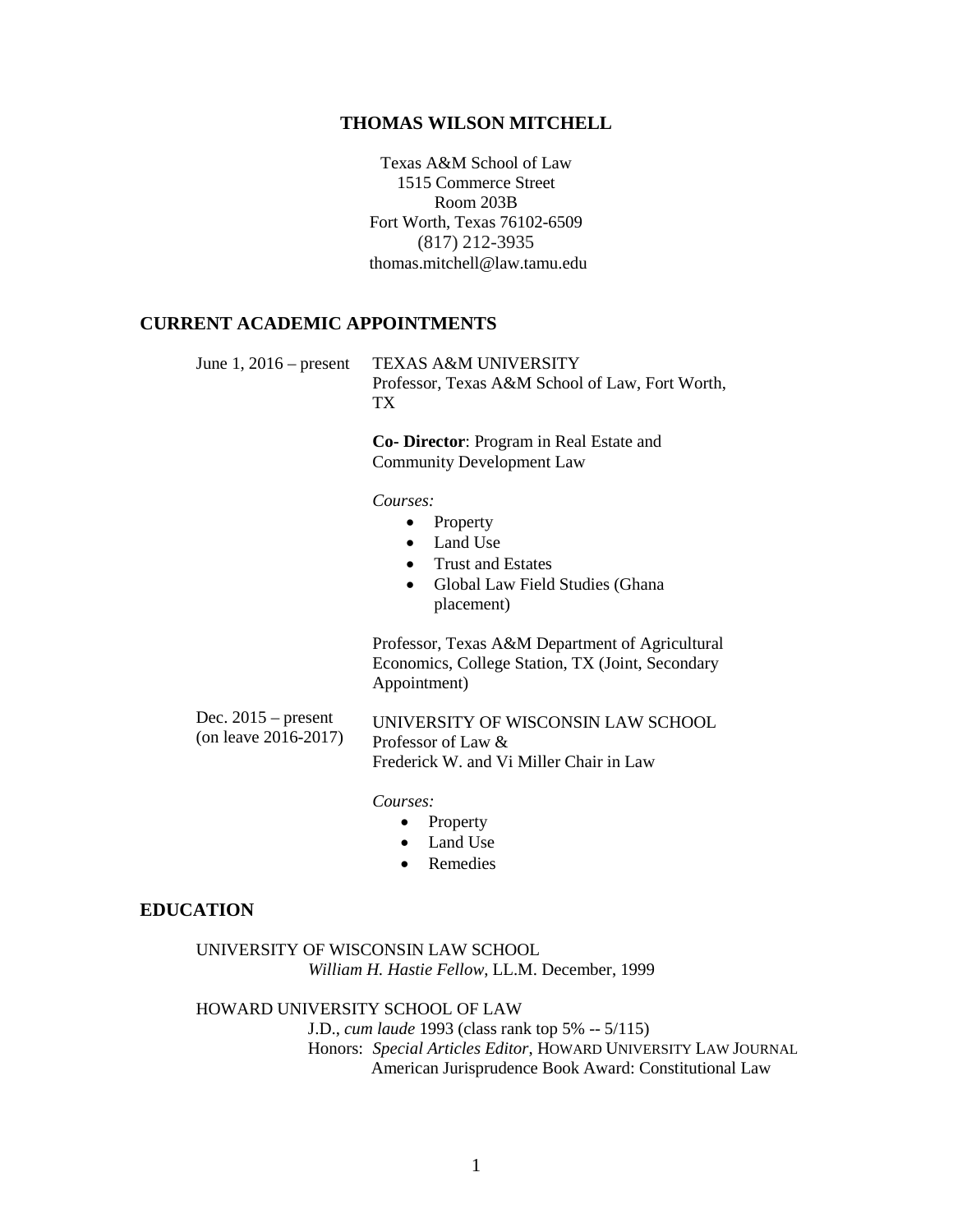### AMHERST COLLEGE B.A., English 1987 Honors: G. Armour Craig Award for Prose Composition

### **PUBLICATIONS**

### **BOOKS AND BOOK CHAPTERS**

NEW LEGAL REALISM: TRANSLATING LAW-AND-SOCIETY FOR TODAY'S LEGAL PRACTICE (volume one) (Cambridge University Press 2016) (edited with Elizabeth Mertz and Stewart Macaulay).

### **ARTICLES AND BOOK CHAPTERS**

*Restoring Hope for Heirs Property Owners: The Uniform Partition of Heirs Property Act*, STATE & LOCAL LAW NEWS, Fall 2016, at 6.

*New Legal Realism and Inequality*, *in* NEW LEGAL REALISM: TRANSLATING LAW-AND-SOCIETY FOR TODAY'S LEGAL PRACTICE (Elizabeth Mertz, Stewart Macaulay, and Thomas W. Mitchell, eds., Cambridge University Press 2016)

*Reforming Property Law to Address Devastating Land Loss,* 66 ALA. L. REV. 1 (2014) (lead article)

*Growing Inequality and Racial Economic Gaps,* 56 HOWARD LAW JOURNAL 849 (2013)

*The Hastie Fellowship Program at Forty: Still Creating Minority Law Professors*, 2013 WISCONSIN LAW REVIEW 737 (2013)

*Uniform Laws Update,* 25 PROB. & PROP. 7 (Jan./Feb. 2011)

Uniform Partition of Heirs Property Act (Oct. 19, 2010), available at [http://www.uniformlaws.org/Act.aspx?title=Partition%20of%20Heirs%20Proper](http://www.uniformlaws.org/Act.aspx?title=Partition%20of%20Heirs%20Property%20Act) [ty%20Act](http://www.uniformlaws.org/Act.aspx?title=Partition%20of%20Heirs%20Property%20Act) (I served as the Reporter, person with primary drafting responsibility, for this uniform act which was promulgated by the National Conference of Commissioners on Uniform State Laws)

*Forced Sale Risk: Class, Race, and the "Double Discount,"* 37 FLA. ST. U. L. REV. 589 (2010) (co-authored with Stephen Malpezzi, and Richard K. Green)

*Destabilizing the Normalization of Rural Black Land Los: A Critical Role for Legal Empiricism,* 2005 WISCONSIN LAW REVIEW 557 (2005)

*From Reconstruction to Deconstruction: Undermining Black Landownership, Political Independence and Community Through Partition Sales of Tenancies in Common*, 95 NORTHWESTERN UNIVERSITY LAW REVIEW 505 (2001)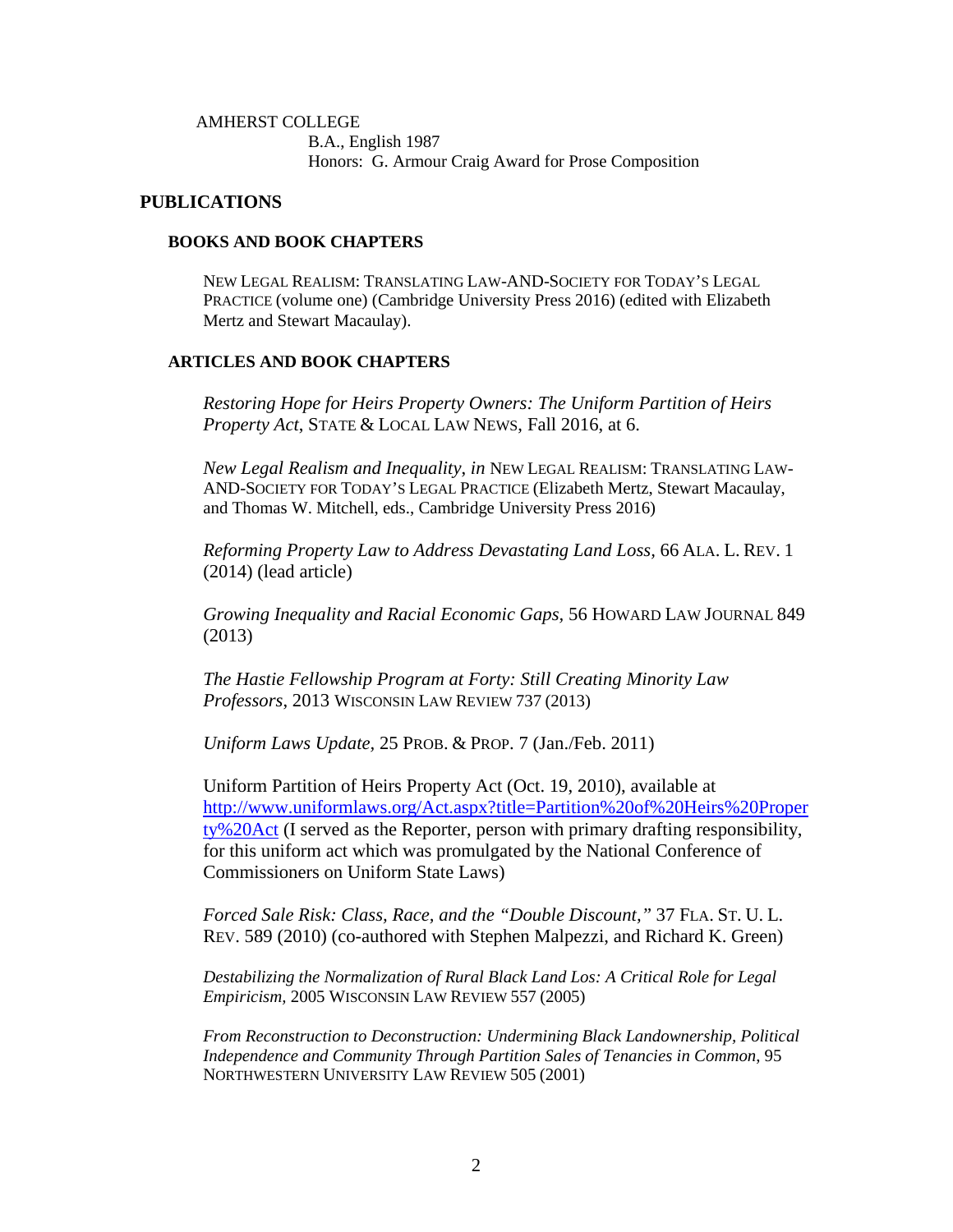*The Land Crisis in Zimbabwe: Getting Beyond the Myopic Focus Upon Black & White,* 11 INDIANA UNIVERSITY INTERNATIONAL AND COMPARATIVE LAW REVIEW 587 (2001)

*Justice for Rodney King*, 1 HOWARD SCROLL: THE SOCIAL JUSTICE LAW REVIEW 30 (1993) (with Scott C. Burrell and Alan R. Dial)

### **ESSAYS**

*Summary of Winthrop and Frances Lane Lecture, University of Nebraska College of Law*, NEBRASKA TRANSCRIPT, Fall 2010, at 21.

*The Empirical Turn in the Legal Academy: A New Legal Realist Perspective*, Law and Society Association, November 2006 Newsletter

*New Promising African American Landownership Initiatives*, Equal Justice Society e-Newsletter - Issue 10 - Summer 2007

#### **POLICY BRIEFS**

INSIGHT CENTER FOR COMMUNITY ECONOMIC DEVELOPMENT, THE RACIAL GAP IN LAND RETENTION, ACQUISITION, AND DEVELOPMENT (June 2009) (I was one of the primary contributors to this policy brief)

#### **WORKS IN PROGRESS**

*The Uniform Partition of Heirs Property Act Would Improve Texas Partition Law for Families,* REPTL REPORTER, (publication of the State Bar Texas's Real Estate, Probate and Trust Law Section, scheduled for publication in May 2017)

*African-Americans' Quest for Full Citizenship Undermined by Recurring Property Ownership Barriers*, *in* RACE, PROPERTY, AND DEBT (Vincent Lloyd ed, Duke University Press, scheduled for 2018)

*Property Valuation Beyond Numbers: The Uniform Partition of Heirs Property Act and the Sentimental, Cultural, and Historical Value of Land Owned by African-Americans in the U.S. South*, Sarah Hitchner, John Schelhas, Cassandra Johnson-Gaither, and Thomas W. Mitchell

THE UNIFORM PARTITION OF HEIRS PROPERTY ACT: FOUNDATIONS AND PRACTICE*.* I am under contract for this American Bar Association book project that the A.B.A. Section on Real Estate, Trust and Estate Law and Section on State and Local Government Law jointly are co-sponsoring. I am serving as the editor for the book and am also contributing a chapter.

*Exit from Common Property Ownership: An International Comparative Study*. I expect to publish an article from this research that has been supported by a grant from the University of Wisconsin-Madison Graduate School.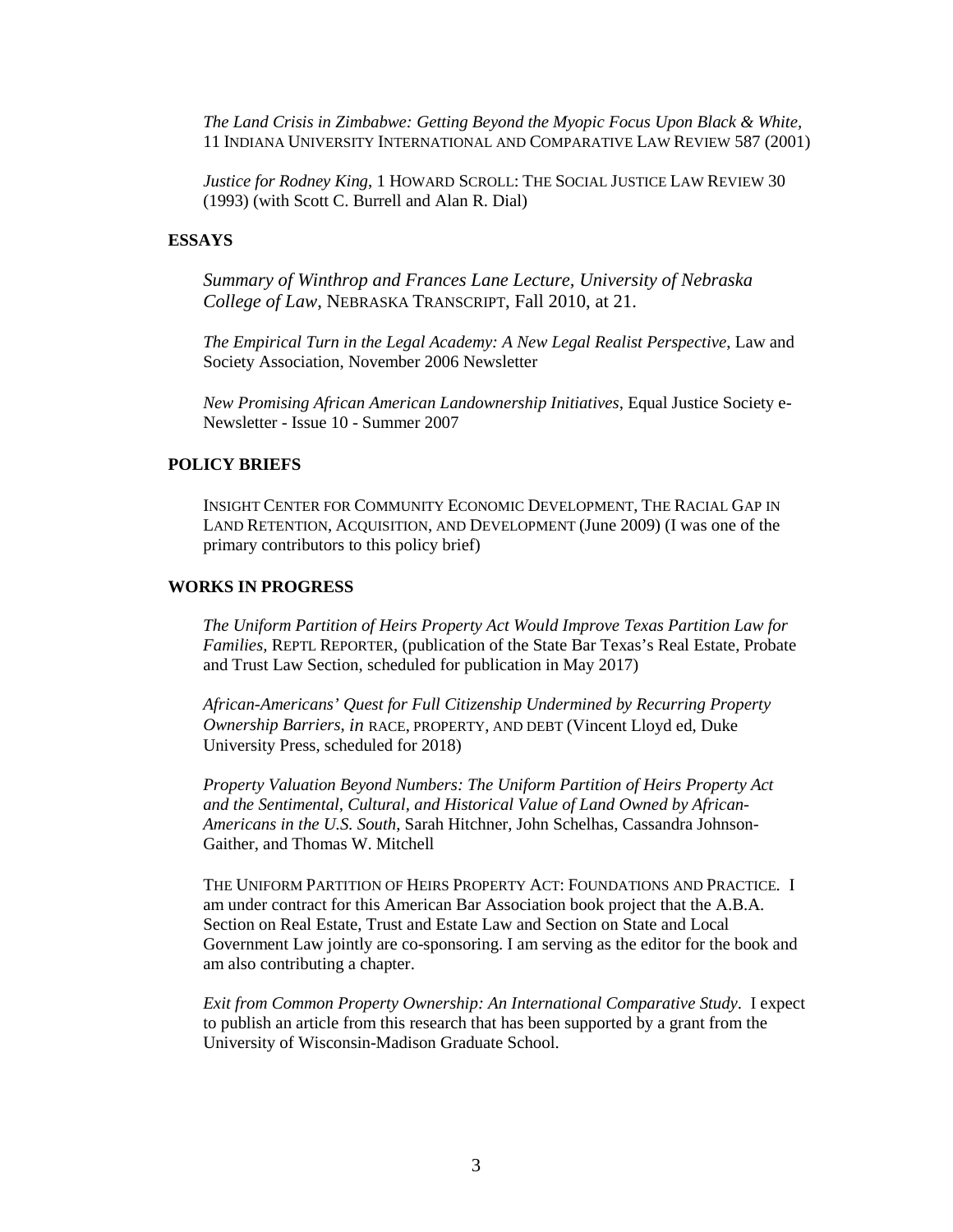LAND REFORM IN THE NEW DEAL: SEPARATE AND UNEQUAL (book project in progress with two chapters drafted; proposals solicited from NYU Press and the University of Chicago Press).

*Uniform/Model Laws and Social Justice: Combining a Social Movement and Top-Down Approach*. I have begun to research the extent to which uniform and model law processes provide opportunities and obstacles for advocates for underprivileged people to promote social and economic justice given that few uniform or models laws have been developed to address the specific legal problems poor and minority people often face.

## **PRIOR ACADEMIC APPOINTMENTS**

| Nov. 2012 -               | UNIVERSITY OF WISCONSIN LAW SCHOOL                                                                     |
|---------------------------|--------------------------------------------------------------------------------------------------------|
| Dec. 2015                 | Professor of Law                                                                                       |
| Sept. 2006 -              | UNIVERSITY OF WISCONSIN LAW SCHOOL                                                                     |
| Oct. 2012                 | Associate Professor of Law                                                                             |
| Aug. 2004 -               | DEPAUL UNIVERSITY COLLEGE OF LAW                                                                       |
| <b>June 2006</b>          | Associate Professor & Dir., Center for Rural & Urban Community Development                             |
| Aug. 2003 -               | AMERICAN BAR FOUNDATION, Chicago IL                                                                    |
| Aug. 2004                 | <b>Visiting Research Fellow</b>                                                                        |
| Sept. 2002 -<br>Aug. 2003 | UNIVERSITY OF CHICAGO'S CENTER FOR THE STUDY OF RACE,<br>POLITICS AND CULTURE<br><b>Faculty Fellow</b> |
| Sept. 2000 -              | UNIVERSITY OF WISCONSIN LAW SCHOOL                                                                     |
| Apr. 2006                 | <b>Assistant Professor</b>                                                                             |

## **OTHER PRIOR PROFESSIONAL EXPERIENCE**

| Feb. | UNIVERSITY OF WISCONSIN LAW SCHOOL |  |
|------|------------------------------------|--|
|      |                                    |  |

- 1998- *Assistant Dean for Student Relations*
- June

2000

- Mar. LAND TENURE CENTER, UNIVERSITY OF WISCONSIN
- 1997- *Director of the Summer Law Student Externship Program*
- Aug. Directed national clinical program that sends law students from several schools across the country to
- 2001 communities who have experienced land problems related to their lack of access to legal services.
- Dec. HONORABLE EMMET G. SULLIVAN
- 1995- *Law Clerk*
- July United States District Court for the District of Columbia Circuit
- 1996 Drafted bench memoranda, prepared initial drafts of opinions and orders, reviewed motions, and adv variety of matters related to his federal docket.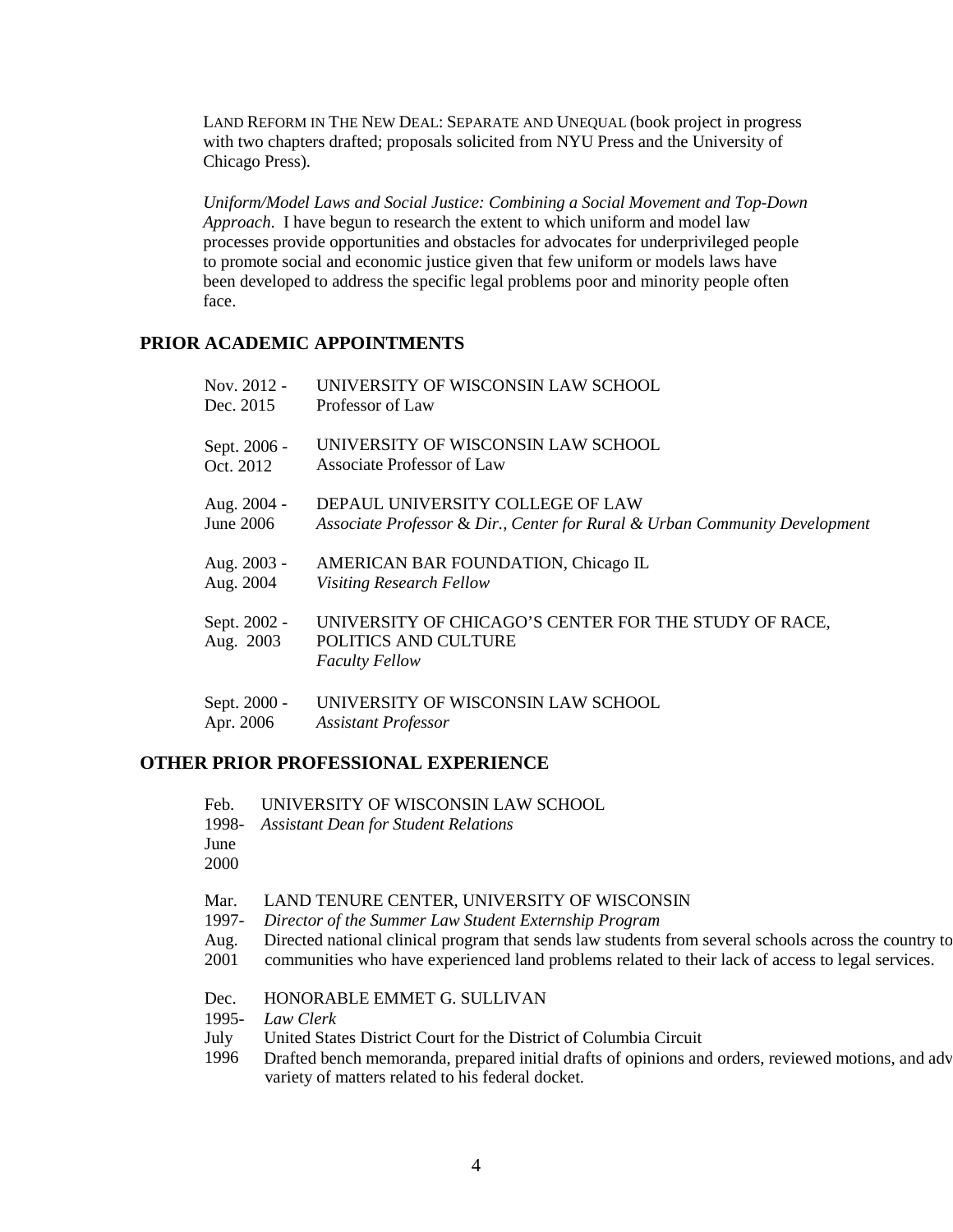- Oct. COVINGTON & BURLING
- 1993- *Attorney*
- Dec. Drafted memoranda, briefs and other pleadings in insurance coverage and other litigation matters. S
- 1995 plaintiff class in connection with consent decree involving the District of Columbia concerning cond Security Prison.
- May U.S. SENATOR DAVID PRYOR, (Arkansas)
- 1991- U.S. SENATE SPECIAL COMMITTEE ON AGING
- Sept. *Congressional Fellow*
- 1991 Drafted Committee Print that provided a history of the Special Committee on Aging.
- July U.S. REPRESENTATIVE DAVID "MAC" SWEENEY (D-14, Texas)
- 1987- *Senior Legislative Assistant*
- Sept. Directed congressional staff that included seven legislative assistants. With the assistance of House
- 1988 legislation in the area of rural health care.

### **SPECIAL HONORS**

American College of Real Estate Lawyers (ACREL). Selected to be a fellow in 2014. ACREL is the most prestigious organization for real estate lawyers in the United States. Membership is by invitation only and ACREL only extends invitations to a small number of people to become fellows each year after it conducts a months-long vetting process. Of the approximately 1,000 ACREL fellows, fewer than forty are law professors.

Elizabeth Hurlock Beckman Award, 2013 Recipient. One of 10 professors in the United States in the fields of law, medicine, and psychology recognized as a transformational educator who has inspired a former student to create an organization which has conferred lasting benefits within particular communities.

National Conference of Commissioners on Uniform State Laws, Reporter for Uniform Partition of Heirs Property Act (UPHPA) (2007-2010) (Eight states have now enacted the UPHPA into law)

Spirit of Land Rich Award, received award at the University of North Carolina from the Land Rich organization for my work on behalf of minority landowners (April 2007)

National Rural Assembly. Selected by the Kellogg Foundation and the Ford Foundation as one of 300 rural leaders to participate in developing a national policy agenda called the Rural Compact

### **CONFERENCES, SYMPOSIA, AND ACADEMIC PRESENTATIONS**

- Feb. 3, 2017 *African-Americans' Quest for Full Citizenship Undermined by Recurring Property Ownership Barriers*, Texas A&M University School of Law, Real Property Law Schmooze
- May 21, 2016 *Exploring Barriers to Scottish-Style Land Reform in the United States* at the SEVENTH ANNUAL MEETING OF THE ASSOCIATION OF LAW, PROPERTY AND SOCIETY, sponsored by Queen's University Belfast, Belfast, Northern Ireland (May 20-May 21, 2016).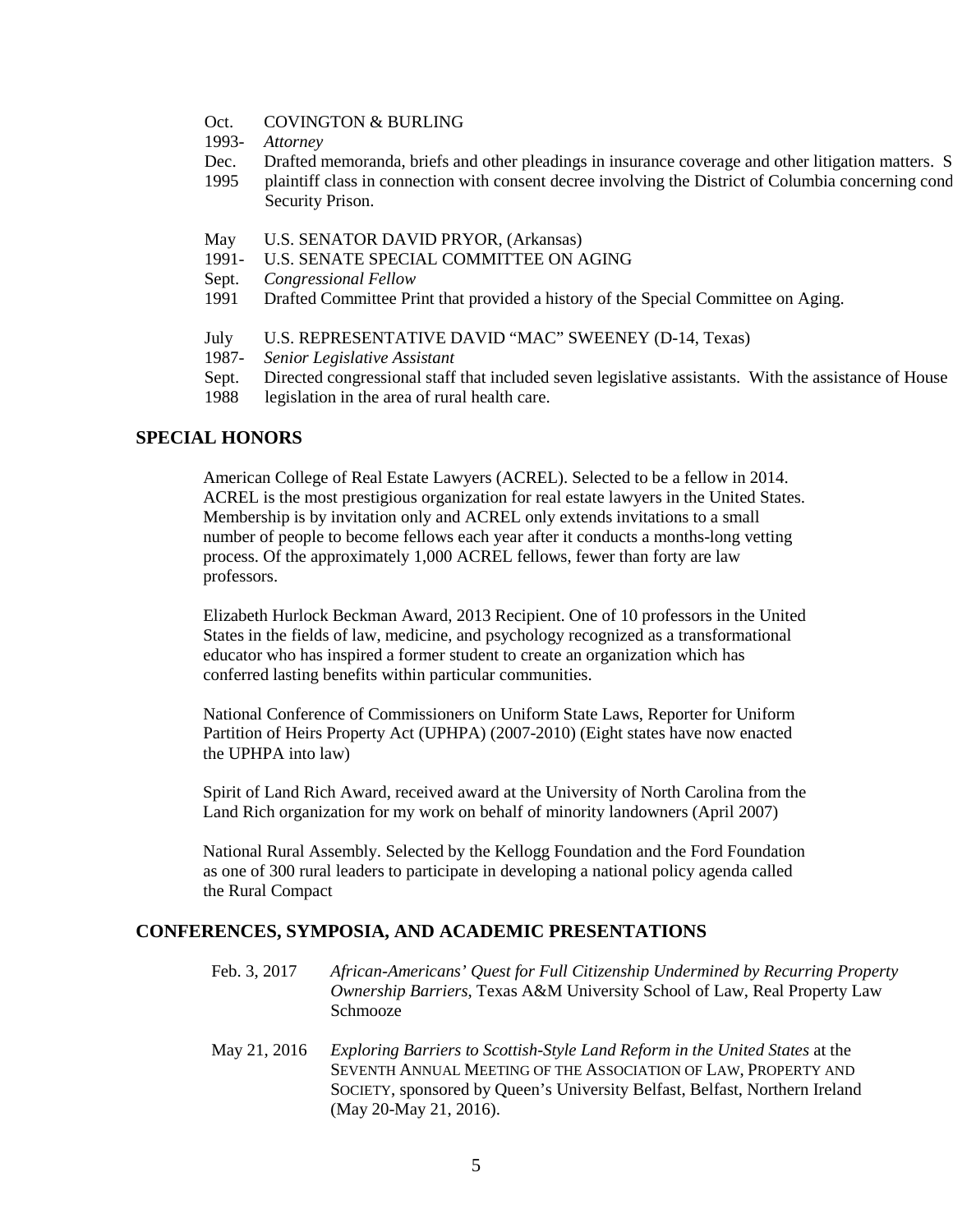- May 20, 2016 *Sentimental, Cultural, and Historical Value of African-American Owned Land* at the SEVENTH ANNUAL MEETING OF THE ASSOCIATION OF LAW, PROPERTY AND SOCIETY, sponsored by Queen's University Belfast, Belfast, Northern Ireland (May 20-May 21, 2016).
- May 16, 2016 Presenter, *Exploring Barriers to Scottish-Style Land Reform in the United States*, Land Reform in Scotland, A U.S.-U.K. Round Table, University of Glasgow School of Law, United Kingdom, May 16, 2016
- Mar. 11, 2016 Institute for Research in the Humanities, University of Wisconsin – Madison, *Race, Property, and Debt* Symposium (African-American Property Ownership: Racialized Opportunities, Unjust Legal Regimes, and the Racial Wealth Gap)
- Nov. 5, 2015 University of Tennessee College of Law, Faculty Workshop Series, Knoxville, TN
- Oct. 26, 2015 University of Georgia School of Law, Faculty Workshop Series, Athens, GA.
- May 29-30, 2015 Law and Society Association's Annual Meeting, organizer of service panel and panelist on second session, Seattle, WA
- Apr. 30-May 2, 2015 6th Annual Meeting for the Association for Law, Property and Society, University of Georgia School of Law (served as panelist on two panels, including one of three panelists on closing plenary panel), Athens, GA
- Apr. 30, 2015 USDA Forest Service Southern Research Station, Faculty Workshop Series, Athens, GA
- Apr.7, 2015 Historic Black Towns and Settlements Workshop, University of North Carolina at Chapel Hill (participated as panelist by conference call)
- Mar. 20, 2015 20<sup>th</sup> Thomas R. Gallivan, Jr. Conference, *Kelo: A Decade Later*, University of Connecticut School of Law, Hartford, CT
- Mar. 5, 2015 Loyola Law School, Faculty Workshop Series, Los Angeles, CA
- Oct. 24-25, 2014 Midwest Law and Society Retreat, Madison, WI
- Aug. 30, 2014 New Legal Realism 10<sup>th</sup> Anniversary Conference: Future Directions for Legal Empiricism, University of California, Irvine School of Law, Irvine, CA
- Apr. 11, 2014 Marquette University Law School, Faculty Workshop Series, Milwaukee, WI
- Mar. 24, 2014 Elon University School of Law, Faculty Workshop Series, Greensboro, NC
- Nov. 1, 2013 Southern Historical Association Annual Meeting, St. Louis, MO
- Oct. 24, 2013 Poverty Law Conference at American University Washington College of Law, Washington, D.C.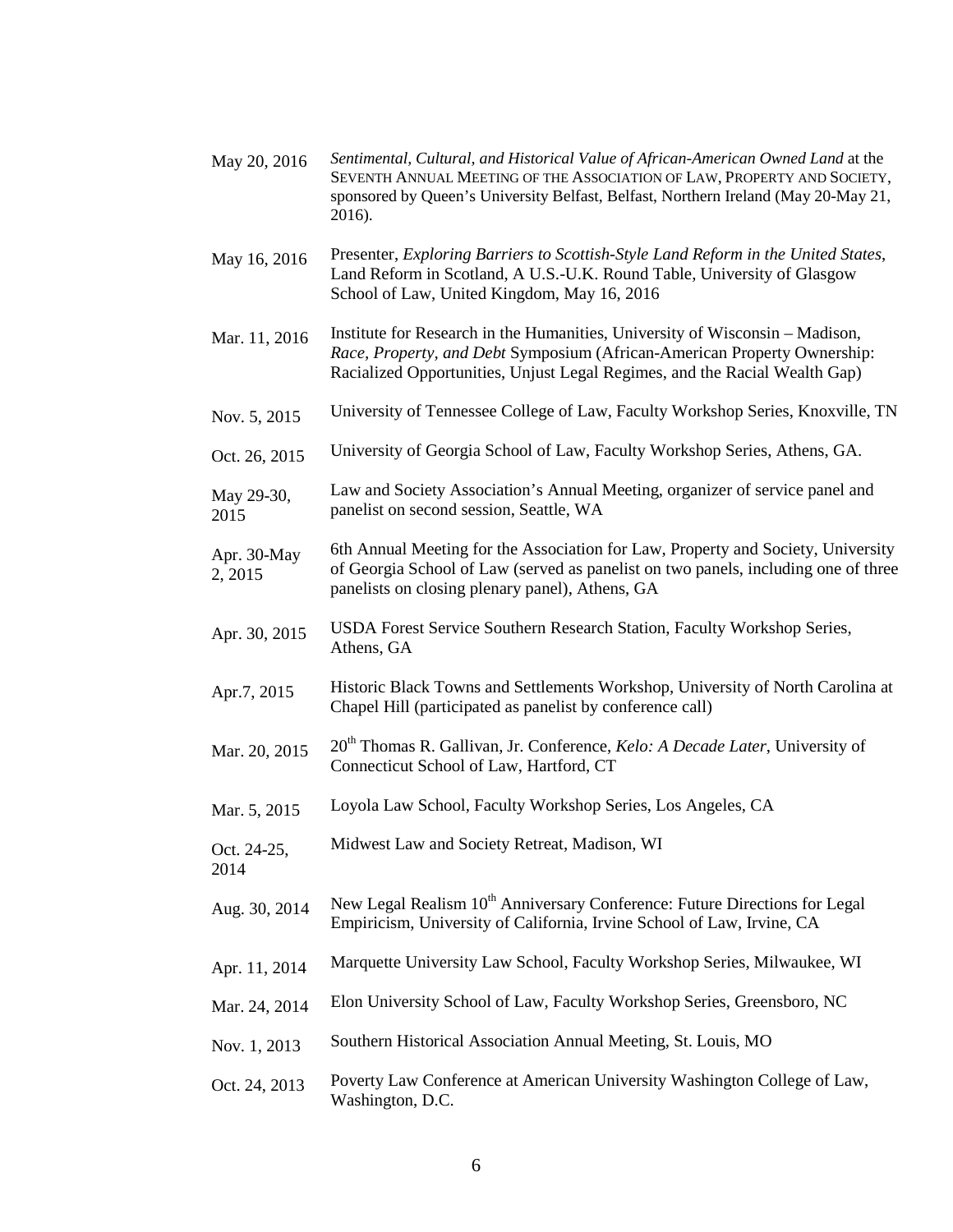- Apr. 27, 2013 4th Annual Meeting for the Association for Law, Property and Society, University of Minnesota Law School, Minneapolis, MN
- Feb. 20, 2013 Texas Wesleyan School of Law, 2012-2013 Faculty Speaker Series, Fort Worth, TX
- Nov. 1, 2012 Howard University School of Law, 9th Annual Wiley A. Branton-Howard Law Journal Symposium, Washington, D.C.
- Feb. 28, 2012 UC Hastings College of the Law, Faculty Speakers Series, San Francisco, CA
- Jan. 27, 2012 Mid-Atlantic People of Color Legal Scholarship Conference, *Law and the Historical Movement: Law's Response to 21st Century Issues*, panelist, Howard University School of Law, Washington, D.C.
- Nov. 3, 2011 Wayne State University Law School, Faculty Speakers Series, Detroit, MI
- June 2, 2011 Law and Society Association's Annual Meeting, panelist on a plenary session titled *Geographies, Nature and the Environment*, San Francisco, CA
- Mar. 17, 2011 Southern University Law Center, panelist, *We're Taking your Property: Expropriation and Property Rights,* Symposium sponsored by the Journal of Race, Gender and Poverty, Baton Rouge, LA
- Mar. 5, 2011 Association for Law, Property, and Society, panelist, Georgetown University Law Center, Washington, D.C.
- Jan. 7, 2010 American Association of Law Schools Annual Meeting, panelist for joint panel sponsored by Section on Real Estate Transactions and Property Law Section, New Orleans, LA
- May 29 June 1, 2008 Law and Society Association Meeting, panelist, Montreal, Canada
- Mar. 3, 2008 Law, Poverty and Economic Inequality, panelist, Valparaiso University School of Law, Valparaiso, IN
- July 25-28, 2007 Law and Society Association Meeting, panelist, Berlin, Germany
- July 18-19, 2007 Workshop on Comparative, Transnational, & Emerging Issues in Property Law, panelist, Durham University Department of Law, Durham, England
- Jan. 3, 2007 American Association of Law Schools Annual Meeting, panelist, Workshop on Remedies: Social Inequality and Monetary Relief, Washington, D.C.
- Mar. 17, 2006 American Society of Law, Culture and the Humanities, panelist, Syracuse University College of Law, Syracuse, NY
- Jan. 5, 2006 American Association of Law Schools, *Showcase for Exemplary Empirical*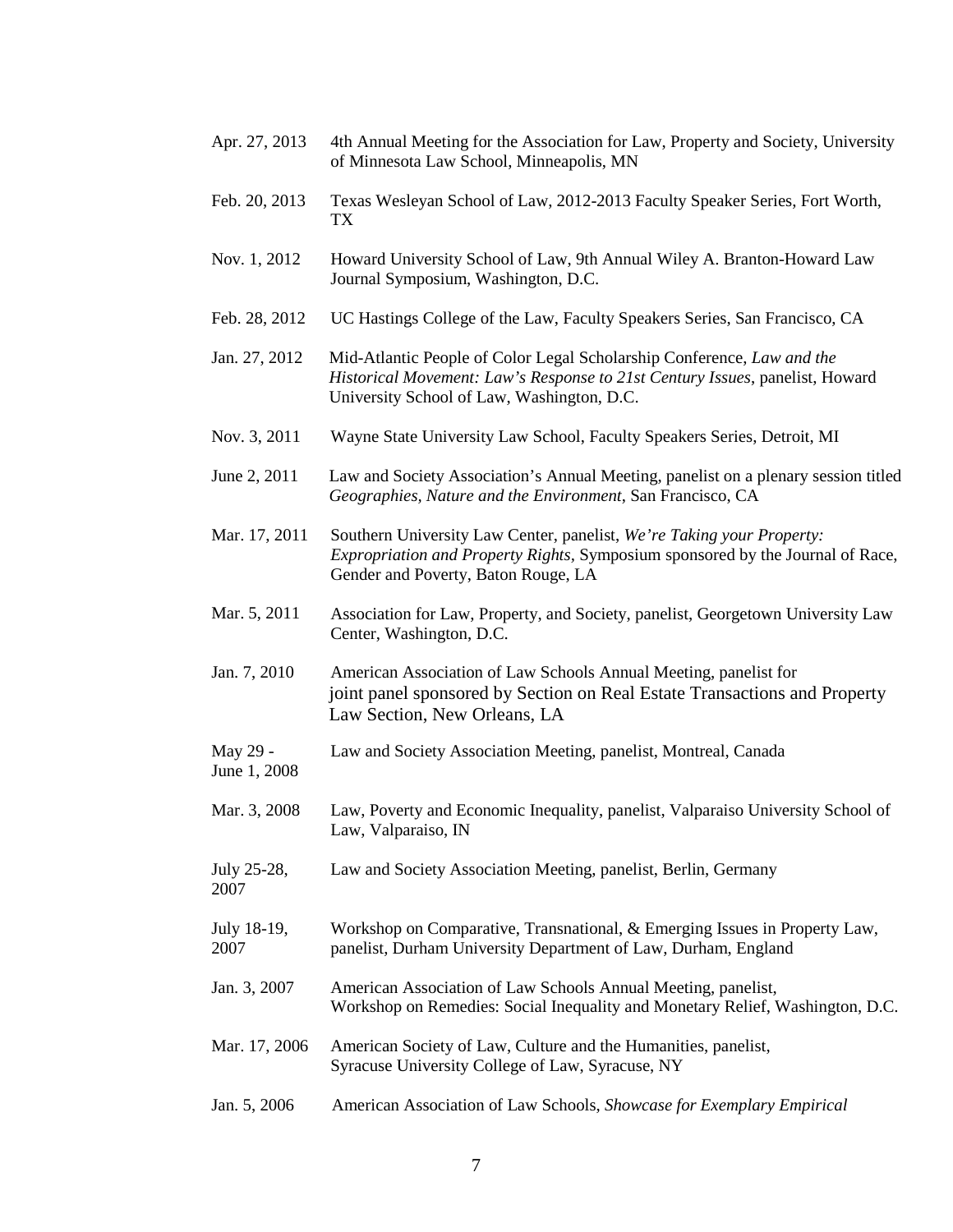*Projects* (1 of 4 panelists on panel that was one of three concurrent plenary panels held at the annual meeting), Washington, D.C.

- Aug. 5, 2005 American Real Estate and Urban Economics Association, panelist, Los Cabos, Mexico
- July 8, 2005 International Congress on Law and Mental Health, panelist, Paris, France
- Nov. 12, 2004 *Invisible Fences: Municipal Underbounding and Minority Exclusion* Conference, University of North Carolina Law School, Chapel Hill, NC
- Oct. 8, 2004 2<sup>nd</sup> National People of Color Legal Scholarship Conference (presenter) Panel on *Race, Geography and Community Development: Legal Advocacy in Urban and Rural Communities* George Washington University Law School, Washington, D.C.
- June 26, 2004 *New Legal Realism* Conference, panelist, Madison, WI
- May 29, 2004 Law and Society Conference, panelist, Chicago, IL
- May 24, 2004 *Who Owns America IV?* Conference, panelist, Madison, WI
- Mar. 26, 2004 University of North Carolina Law School, Faculty Speakers Series, Chapel Hill, NC
- Dec. 5, 2001 *Black Reparations in the Diaspora: A Public Forum and Panel Discussion*, panelist, University of Wisconsin, Madison, WI
- July 4, 2001 *Law and Society Association's Annual Conference*, panelist, Budapest, Hungary
- June 9, 2001 *Who Owns America (III)?: Minority Land and Community Security,* organized two conference sessions, The Land Tenure Center, Madison, WI
- Apr. 20, 2001 *Dichotomy of State and Federal Policy in the New Millennium*, panelist, University of Wisconsin-Madison, Madison, WI
- June 4, 1998 *Who Owns America (II)*, panelist, Land Tenure Center, Madison, WI

#### **OTHER PUBLIC TALKS, TESTIMONY, and MEDIA INTERVIEWS**

| Mar. 14, 2017 | Presenter, The Uniform Partition of Heirs Property Act: Commonsense Reform<br>Stabilizing Ownership for Many Vulnerable Families, webinar sponsored by the<br>American Bar Association, Section of Real Property, Trust and Estate Law |
|---------------|----------------------------------------------------------------------------------------------------------------------------------------------------------------------------------------------------------------------------------------|
| Mar. 11, 2017 | Presenter, Black Folks Land Legacy Conference, sponsored by Gullah/Geechee<br>Sea Island Coalition, St. Helena Island, South Carolina                                                                                                  |
| Mar. 9, 2017  | Panelist, In the Clear: Barriers to Recovery, Restoration, and Relocation,<br>Res/Con Conference, New Orleans, LA                                                                                                                      |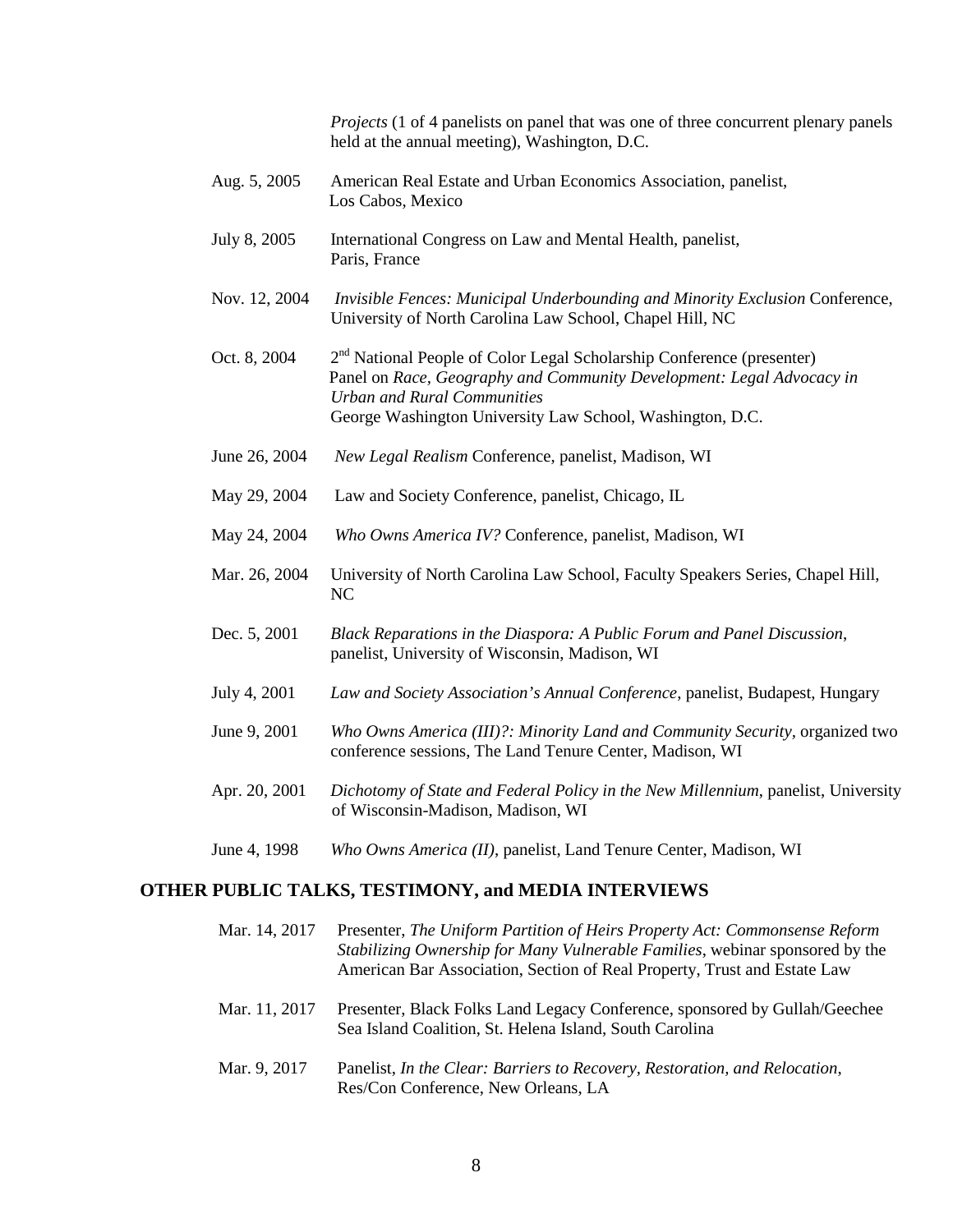- Jan. 20, 2017 Quoted, *Inherited Property Puts Vulnerable Georgia Communities at Risk,*  Georgia Public Broadcasting, Atlanta, Georgia
- Nov. 8, 2016 Panelist, *The "Legalized" Theft of Native American and African American Lands*, American Bar Association, Section of State and Local Government Law, Fall Conference, Phoenix, AZ
- Dec. 3, 2015 Quoted extensively in two, front-page articles about African-American landownership that were published in the JACKSON ADVOCATE, Mississippi's leading African-American newspaper.
- Dec. 1, 2015 One of two invited speakers who gave a presentation (about heirs' property) to the Mississippi Access to Justice Commission at the Commission's quarterly meeting.
- July 15, 2015 Quoted extensively in *Stateline* (publication of the Pew Charitable Trusts) article about heirs' property challenges.
- June 22, 2015 Featured guest on Washington, D.C.-based radio station WPFW on its program "To Heal DC." Discussed history of land acquisition and loss within African-American community and efforts to preserve remaining black-owned land.
- Apr. 15, 2015 Testified before the South Carolina House Judiciary Committee's Subcommittee on Special Laws in support of the Uniform Partition of Heirs Property Act. (The subcommittee then voted unanimously to approve the act and subsequently the South Carolina House unanimously approved the bill). Columbia, SC
- Mar. 21, 2015 Quoted in The Day newspaper (New London, CT) in article titled *Experts agree: Luster is Off Eminent Domain after U.S. Supreme Court Ruling on Kelo*
- Mar. 12, 2015 Grand Boule of the Sigma Pi Phi Fraternity, Guest Lecturer, Madison, WI
- July 24, 2013 Wisconsin Public Radio, *State Supreme Court Decision May Change How Utilities And Government Buy Property*
- Oct. 16, 2011 Black Farmers and Urban Gardeners Conference, panelist, New York, NY
- Aug. 6, 2011 American Bar Association, Annual Meeting, panelist, Protecting Heirs Property: Uniform Laws and Social Justice, Toronto, Canada
- Feb. 18, 2011 Quoted in Dow Jones Newswires article "New Model for Family Property"
- Feb. 11, 2011 American Bar Association, Midyear Meeting, panelist on one of six featured public interest panels at A.B.A. meeting, Atlanta, GA
- May 1, 2010 II Annual Freedom Weekend – Bringing Human Rights Home Community Forum, University of Texas at Austin, panelist, participated by Skype.
- Feb. 19, 2009 Winthrop and Frances Lane Lecture, University of Nebraska College of Law, Lincoln, NE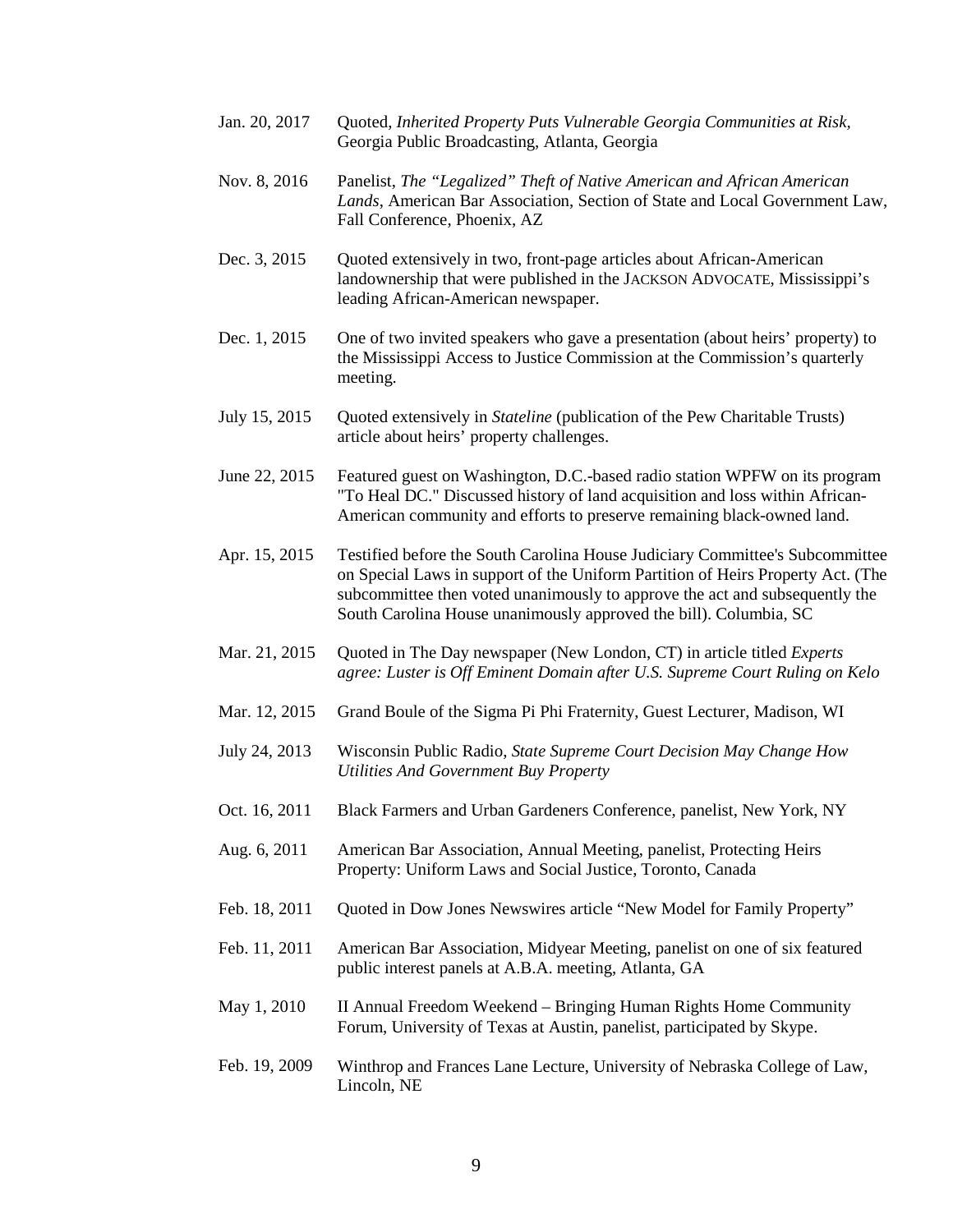| Sept. 11-13,<br>2008 | Corporation for Enterprise Development, Asset Learning Conference, panelist,<br>Washington, D.C.                                                                                                                                                                              |
|----------------------|-------------------------------------------------------------------------------------------------------------------------------------------------------------------------------------------------------------------------------------------------------------------------------|
| Nov. 20, 2007        | Land Rich Project Briefing<br>University of Wisconsin School of Business (1 of 3 presenters)                                                                                                                                                                                  |
| Apr. 12, 2007        | Land Rich II Conference, keynote speaker<br>University of North Carolina Law School, Chapel Hill, NC                                                                                                                                                                          |
| Sept. 20, 2006       | Corporation for Enterprise Development, Asset Learning Conference, panelist,<br>Phoenix, AZ                                                                                                                                                                                   |
| June 12, 2006        | Farmers' Legal Action Group, This Is Not Your Grandpa's Farm Law: Cutting<br>Edge Legal Issues in Agricultural Law, Presenter at Continuing Legal<br>Education workshop, St. Paul, MN                                                                                         |
| May 8-12,<br>2006    | W.K. Kellogg Foundation<br>Presenter, Facilitator, and Policy Team Member for Kellogg Foundation's Rural<br>People, Rural Policy initiative, Scottsdale, AZ                                                                                                                   |
| Apr. 8, 2006         | Amherst College, presenter, African American Alumni in Academia Panel,<br>Amherst, MA                                                                                                                                                                                         |
| Apr. 7, 2006         | Land Rich Conference, presenter,<br>University of North Carolina Law School, Chapel Hill, NC                                                                                                                                                                                  |
| Mar. 25, 2006        | 4 <sup>th</sup> Annual North American Baha'i Law Conference, Presenter,<br>University of California at Berkeley, Boalt Hall School of Law, Berkeley, CA                                                                                                                       |
| Oct. 4, 2005         | Ford Foundation Convening, Asset Building: The Perspective of People of<br>Color, Tuskegee University, Tuskegee, Alabama                                                                                                                                                      |
| Feb. 9, 2002         | $4th Black Land Loss Summit, panelist, Atlanta, GA$                                                                                                                                                                                                                           |
| Feb. 5, 2002         | Congressional Black Caucus Black Land Loss Town Meeting<br>Washington, D.C. (testified before Congressional panel on legal mechanisms<br>that have led to forced sales of black-owned land in rural America).                                                                 |
| Dec. 2001            | Quoted in award winning, Associated Press series titled Torn From the Land<br>that explored African-American land loss in the 20 <sup>th</sup> century.                                                                                                                       |
| Nov. 14, 2001        | Taught the Legal Justice class at East High School, Madison, WI                                                                                                                                                                                                               |
| Feb. 27, 2001        | Disparities in Black Wealth/White Wealth: What Can Be Done?, Served on<br>panel with Melvin L. Oliver (Ford Foundation); Ted Shaw (NAACP Legal<br>Defense and Educational Fund); and Darren Walker (Abyssinian Development<br>Corporation), Columbia Law School, New York, NY |
| Apr. 21-22,<br>1997  | Native American Land Issues Workshop. Organized two-day workshop at the<br>Menominee Indian Reservation in April, 1997 addressing land tenure issues that<br>impact Native Americans in the Midwest and Far West Region. Keshena, WI                                          |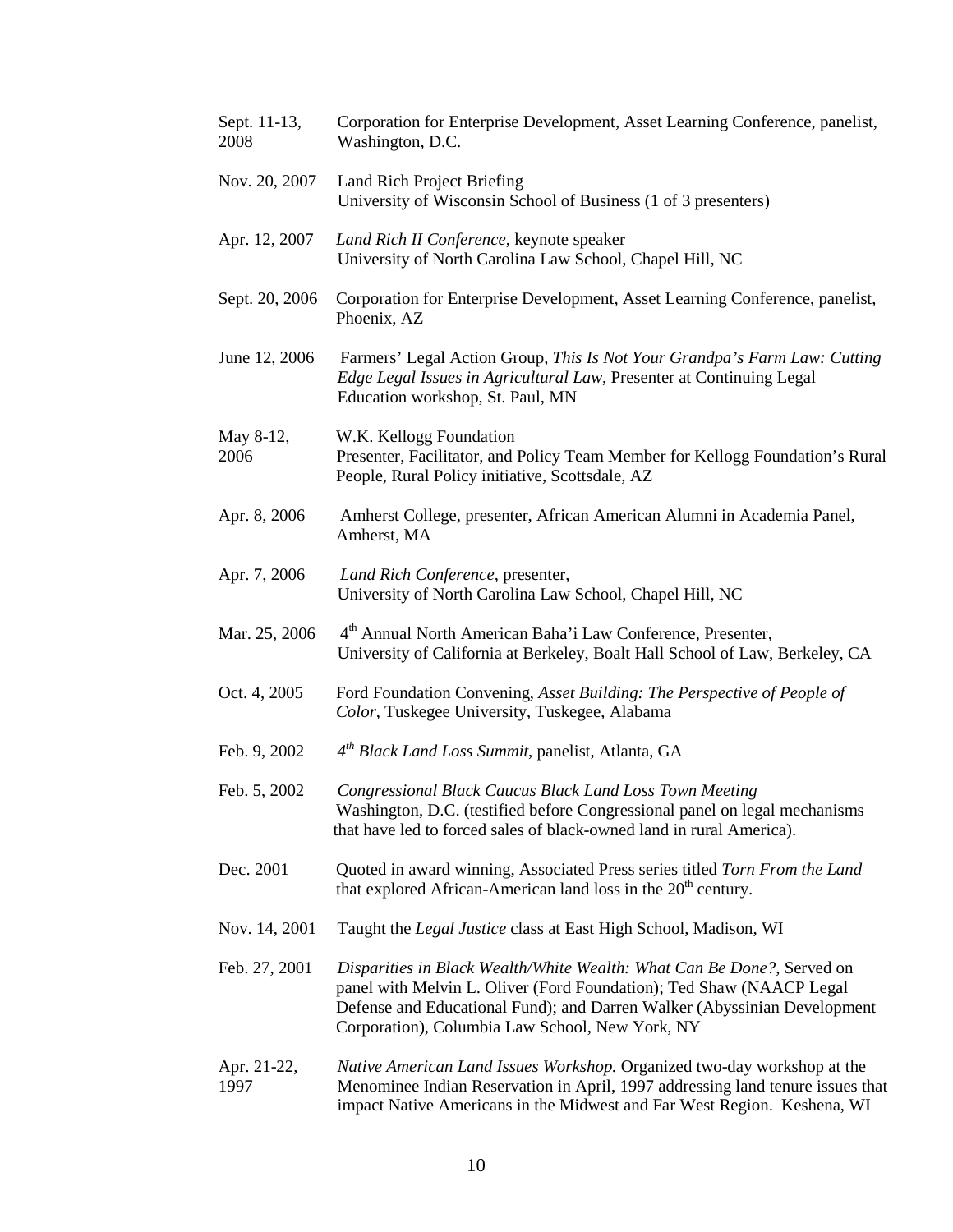### **GRANTS**

| <b>Fall 2012</b> | UNIVERSITY OF WISCONSIN GRADUATE SCHOOL<br>Received funding in fall competition for Summer 2013-Summer 2014.                                                                                                                                                                                                                                                                                                |
|------------------|-------------------------------------------------------------------------------------------------------------------------------------------------------------------------------------------------------------------------------------------------------------------------------------------------------------------------------------------------------------------------------------------------------------|
| Fall 2011        | UNIVERSITY OF WISCONSIN GRADUATE SCHOOL<br>Received funding in fall competition for Summer 2012.                                                                                                                                                                                                                                                                                                            |
| June 9, 2006     | THE FORD FOUNDATION<br>Principal investigator on \$175,000 Ford Foundation grant. The grant<br>is to fund a book project that is tentatively entitled Beyond 40 Acres<br>and a Mule: Race and the New Deal Farming Communities.                                                                                                                                                                             |
| Dec. 5, 2001     | THE FORD FOUNDATION<br>Principal investigator on \$230,000 Ford Foundation grant funded<br>through the University of Wisconsin. The project is entitled Forced<br>Sales of Black-Owned Land in the Rural South: Assessing Impacts on<br>Black Wealth and Effects on African American Participation in Civil<br>Society. I have received an additional \$30,000 supplementary grant<br>under the main grant. |
| Dec. 7, 2001     | THE UNIVERSITY OF WISCONSIN-MADISON GRADUATE<br><b>SCHOOL</b><br>Awarded \$10,000 "Flexible Fund" Grant.                                                                                                                                                                                                                                                                                                    |
| Jan. 2000        | UNITED STATES DEPARTMENT of AGRICULTURE<br>One of five grant writers that worked on grant proposal submitted to<br>the United States Department of Agriculture to establish a Center for<br>Minority Land and Community Security that would be jointly run by<br>Tuskegee University and the Land Tenure Center at the University of<br>Wisconsin - Madison. In January 2,000, the USDA funded the grant    |

### **MANUSCRIPTS REVIEWED AS REFEREE**

*Racially Restrictive Covenants – Were They Dignity Takings?* for Law & Social Inquiry (2015)

*El Titulo en la Mano: The Impact of Titling Programs Upon Low Income Housing in Texas Colonia* for Law & Social Inquiry (2008)

proposal. The \$3.5 million grant covers a 4-year period.

*Psychological Aspects of Property and Ownership* for Law & Social Inquiry (2007)

*Intestate Succession, Property, and the Persistence of Poverty: Implications for the Appalachia Region* for Land Economics (2006)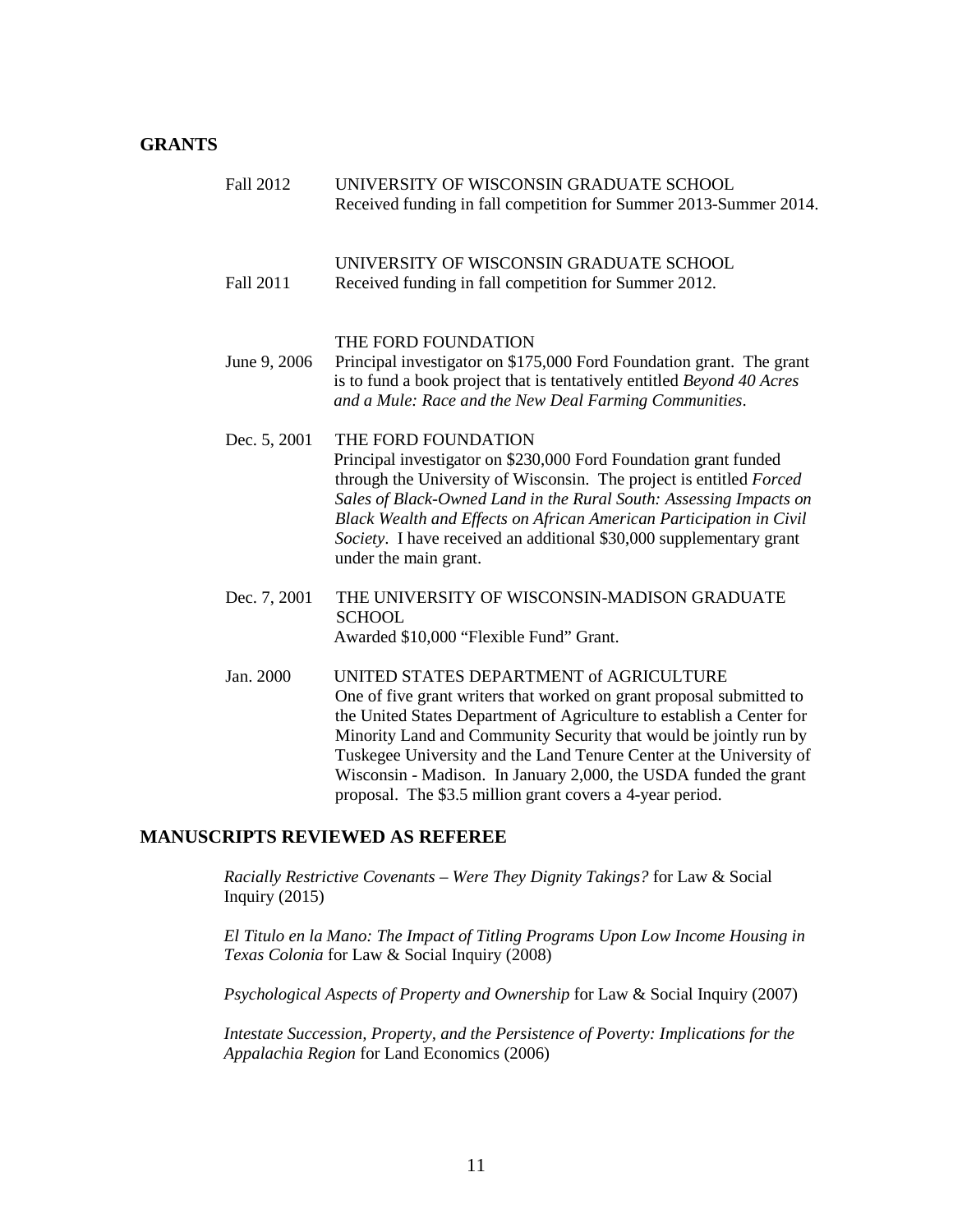*Do Human Rights Require Enforceable Property Rights? A Review of Human Rights and Land Reform in Zimbabwe* for the Law & Society Review (2006)

# **PROFESSIONAL SERVICE**

## **PROFESSIONAL AFFILIATIONS**

- Fellow, American College of Real Estate Lawyers, Secretary, Professors Law School Teaching Committee (since 2016)
- Contributing Editor, Journal of Things We Like (Lots) (for Jotwell's Property Section) (since 2015)
- Affiliate, Center for Financial Security, University of Wisconsin-Madison (since 2012)
- Affiliate, Institute for Legal Studies, University of Wisconsin Law School
- Affiliate, Institute for Research on Poverty, University of Wisconsin-Madison (since 2012)
- Affiliate, Land Tenure Center, The Nelson Institute for Environmental Studies, University of Wisconsin-Madison (since 2012)
- Faculty Fellow, James A. Graaskamp Center for Real Estate, University of Wisconsin School of Business (since 2007)
- Member, Board of Directors, Farmers' Legal Action Group (since 2001)
- Member, The American Real Estate and Urban Economics Association
- Member, Insight Center for Community Economic Development, Experts of Color Network for the Closing the Racial Wealth Gap Initiative (2007-present)

### **TEXAS A&M UNIVERSITY SCHOOL OF LAW, Committee Service**

- Building and Space Committee
- Chair, Career Services and Externship Advisory & Oversight Committee
- Member, Judicial Clerkships Committee

### **UNIVERSITY OF WISCONSIN LAW SCHOOL**

*Law School Service:*

- Chair, Hastie Fellowship Committee (2011-2016)
- Curriculum Committee (2015-2016)
- Tenure Committee (2015-2016)
- Advisory Board Member, Laurie Carlson Progressive Ideas Forum (2011-2016)
- Chair, Employment Task Force (2011-2012)
- Graduate Programs (2011-2014)
- A.B.A. Self-Study Committee (2011-2012)
- Academic Planning Council (2010-2013)
- Director and founder of the Program in Real Estate, Land Use, and Community Development (2009-2012)
- Real Estate Initiative Committee (2008-2009)
- Chair, Appointments Committee (2009-2010)
- Appointments Committee (2006-2009)
- Academic Programming: Subcommittee on Skills Training (2010-2011) and Subcommittee on Adjuncts (2009-2011)
- Institute for Legal Studies project/workshop boards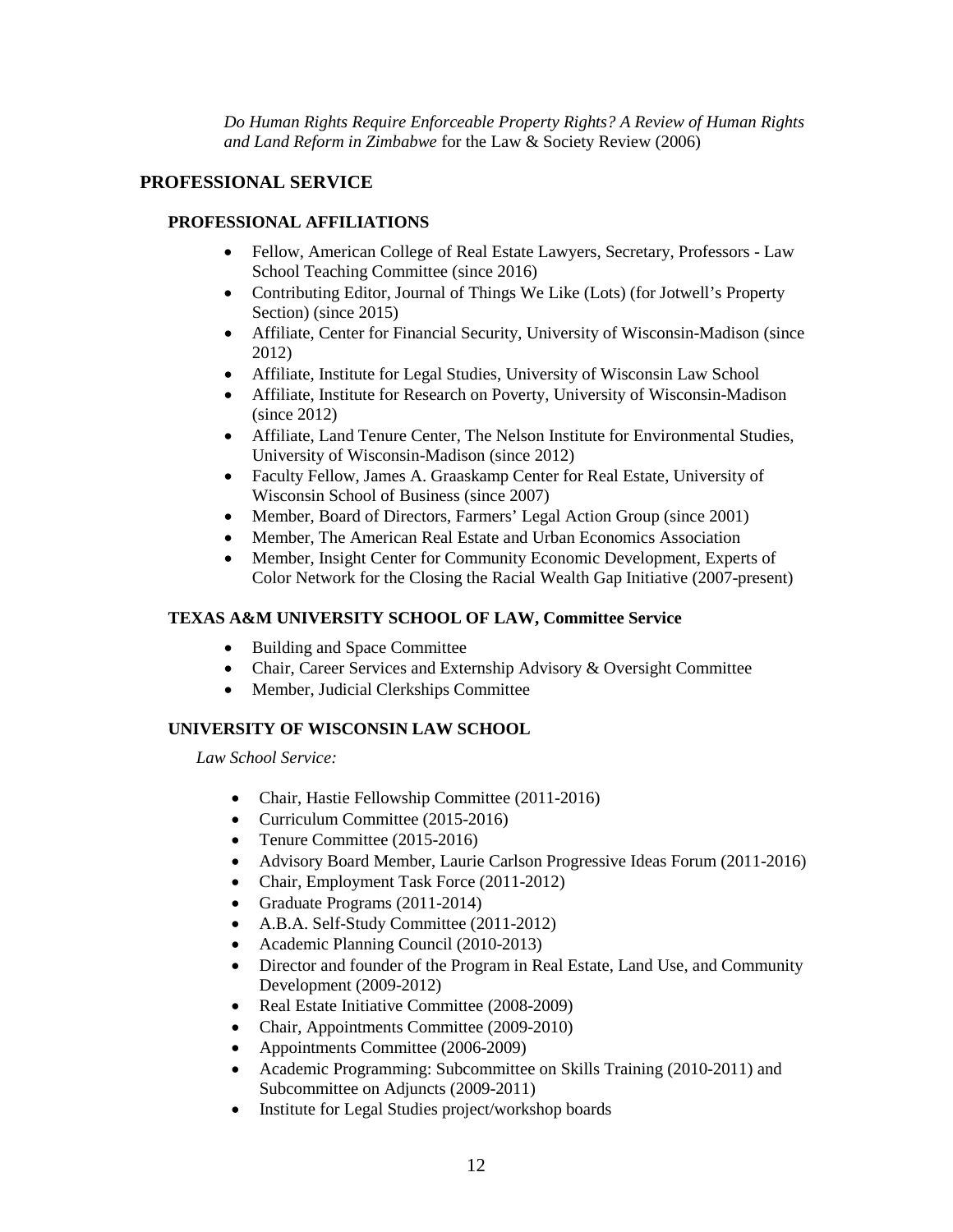- New Legal Realism Project (2007-2011)
- $\blacksquare$  Law & Humanities (2006-2011)
- Board Member, Great Lakes Indian Law Center (2009-2011)
- Hastie Fellowship Committee (2006-2009)
- Judicial Clerkship Committee, (2006-2007)
- Public Interest Committee (2006-2007)

### *University Service:*

- Faculty Diversity Working Group, (2010-2011)
- NCAA Athletics Self-Study Certification: Academic Integrity Subcommittee (2008-2010)
- Ad-Hoc Land Tenure Center Advisory Committee (2009-2011)
- Mentor, Chancellor Scholarship Program (2007-2011)

### **OTHER SERVICE**

- External Reviewer for faculty member at the University of Arkansas School of Law who was being considered for promotion from Associate Professor to full Professor
- External Reviewer for the State of Arkansas of the University of Arkansas School of Law's LL.M. Program in Agricultural and Food Law, (2013)
- Member, Board of Directors, Association for Law, Property, and Society (2009-2012)
- Member, Board of Directors, Gathering Waters Conservancy (July 2014–March 2016, President; January 2014–July 2014, Vice President; Member 2011-March 2016)
- Member, National Advisory Board, Rural Policy Research Institute (2009-2012) Reporter, National Conference of Commissioners on Uniform State Laws (2007-2010) (I have continued working with the Uniform Law Commission as we have been working to get our uniform act – the Uniform Partition of Heirs Property Act – enacted into law in various jurisdictions since the A.B.A. endorsed it in 2011)
- Member, Board of Directors, Farmers' Legal Action Group (2001-present) (the leading public interest law firm which serves family farmers across the nation)
- American Bar Association's Property Preservation Task Force (task force of the A.B.A.'s Real Property, Trust and Estates Law Section) (2006-2009)
- Member, National Rural Assembly (2007-2008) (one of 300 national rural leaders invited to participate in the National Rural Assembly that was held in Washington, D.C., in June 2007 and 2008. The Rural Assembly is sponsored by the W.K. Kellogg Foundation, the Ford Foundation, the Annie E. Casey Foundation and the National Rural Funders Collaborative)
- Insight Center for Community Economic Development/Ford Foundation, Closing the Racial Wealth Gap Project (2007) (chaired the Land Acquisition, Retention and Utilization Working Group that developed a policy proposal over the course of 5 months that was presented by me at a 2007 convening at the Ford Foundation)

### **ADMISSIONS TO PRACTICE LAW**